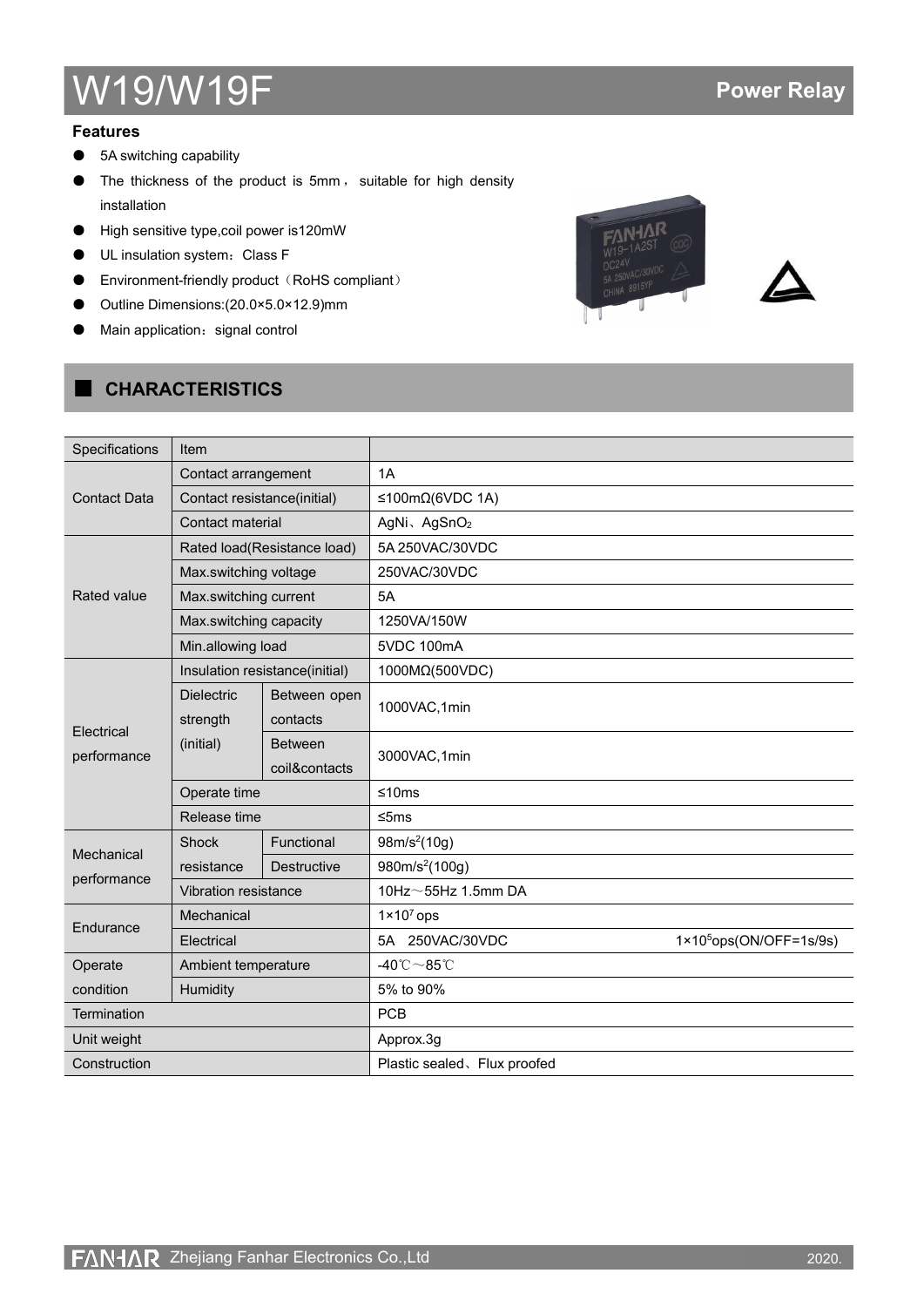## ■ **COIL DATA(23**℃**)**

#### ■Standard Type

| Nominal       | Pick-up Voltage | Voltage<br>Drop-out | <b>Rated Current</b> | Coil Resistance |                  |              |
|---------------|-----------------|---------------------|----------------------|-----------------|------------------|--------------|
| Voltage       | <b>VDC</b>      | VDC                 | $(\pm 10\%)$         | $(\pm 10\%)$    | Power<br>Nominal | Max Voltage  |
| DC 3V         | $\leq$ 2.25     | ≥0.15               | 40 <sub>m</sub> A    | 75Ω             |                  | DC.<br>3.9V  |
| 5V<br>DC      | $≤3.75$         | ≥0.25               | 24mA                 | $208.3\Omega$   |                  | 6.5V<br>DC.  |
| 6V<br>DC.     | ≤4.50           | ≥0.30               | 20 <sub>m</sub> A    | $300\Omega$     | 120mW            | 7.8V<br>DC   |
| DC 9V         | ≤6.75           | ≥0.45               | 13.3mA               | $675\Omega$     |                  | 11.7V<br>DC. |
| <b>DC 12V</b> | ≤9.00           | ≥0.60               | 10 <sub>m</sub> A    | 1200Ω           |                  | 15.6V<br>DC. |
| <b>DC 15V</b> | ≤11.25          | ≥0.75               | 8 <sub>m</sub> A     | $1875\Omega$    |                  | DC.<br>19.5V |
| <b>DC 18V</b> | ≤13.50          | ≥0.90               | 6.7mA                | $2700\Omega$    |                  | DC 23.4V     |
| <b>DC 24V</b> | ≤18.00          | ≥1.20               | 5 <sub>m</sub> A     | $4800\Omega$    |                  | 31.2V<br>DC. |

#### ■High power consumption type

| Nominal       | Pick-up Voltage | Voltage<br>Drop-out | <b>Rated Current</b> | <b>Coil Resistance</b> |                  |              |
|---------------|-----------------|---------------------|----------------------|------------------------|------------------|--------------|
| Voltage       | <b>VDC</b>      | <b>VDC</b>          | $(\pm 10\%)$         | $(\pm 10\%)$           | Power<br>Nominal | Max Voltage  |
| DC 3V         | $≤2.25$         | ≥0.15               | 60 <sub>m</sub> A    | $50\Omega$             |                  | DC<br>3.9V   |
| 5V<br>DC.     | $≤3.75$         | ≥0.25               | 36 <sub>m</sub> A    | 139 $\Omega$           |                  | 6.5V<br>DC.  |
| DC<br>6V      | ≤4.50           | ≥0.30               | 30 <sub>m</sub> A    | $200\Omega$            |                  | 7.8V<br>DC.  |
| 9V<br>DC      | ≤6.75           | ≥0.45               | 20 <sub>m</sub> A    | $450\Omega$            | 180mW            | DC.<br>11.7V |
| <b>DC 12V</b> | ≤ $9.00$        | ≥0.60               | 15 <sub>m</sub> A    | $800\Omega$            |                  | DC.<br>15.6V |
| <b>DC 15V</b> | ≤11.25          | ≥0.75               | 12mA                 | $1250\Omega$           |                  | 19.5V<br>DC. |
| <b>DC 18V</b> | ≤13.50          | ≥0.90               | 10 <sub>m</sub> A    | $1800\Omega$           |                  | 23.4V<br>DC. |
| <b>DC 24V</b> | ≤18.00          | ≥1.20               | 7.5mA                | $3200\Omega$           |                  | 31.2V<br>DC. |

## ■ **ORDERING INFORMATION**

| <b>W19/W19F</b>                                                            | $-1A$ | 1 | S | Н | -XXX | DC12V |
|----------------------------------------------------------------------------|-------|---|---|---|------|-------|
| 1) Type: W19=Vertical mounting type.<br>W19F=Horizontal mounting type      |       |   |   |   |      |       |
| 2 Contact arrangement: 1A=1 open contacts                                  |       |   |   |   |      |       |
| 3 PCB mounting: 1=type 1, 2=type 2                                         |       |   |   |   |      |       |
| 4 Construction(1): Nil=Flux proofed, S=Plastic sealed                      |       |   |   |   |      |       |
| 5 Contact material(2): Nil=AgNi、T=AgSnO <sub>2</sub>                       |       |   |   |   |      |       |
| 6 Coil power: Nil=120mW, H=180mW                                           |       |   |   |   |      |       |
| 7 Customer special code: numbers or letters denote customer's requirements |       |   |   |   |      |       |

⑧ Coil specification:DC5/6/9/12/24V

(1) When used in clean environment(excluding H2S、SO2、NO2、dust and other pollutants), it is recommended to choose the Flux proofed type;When used in unclean environment(contain H2S、SO2、NO2、dust and other pollutants), it is recommended to choose the Plastic sealed.

(2) Due to the high surge current of relay connection,we propose to use AgSnO2 contacts.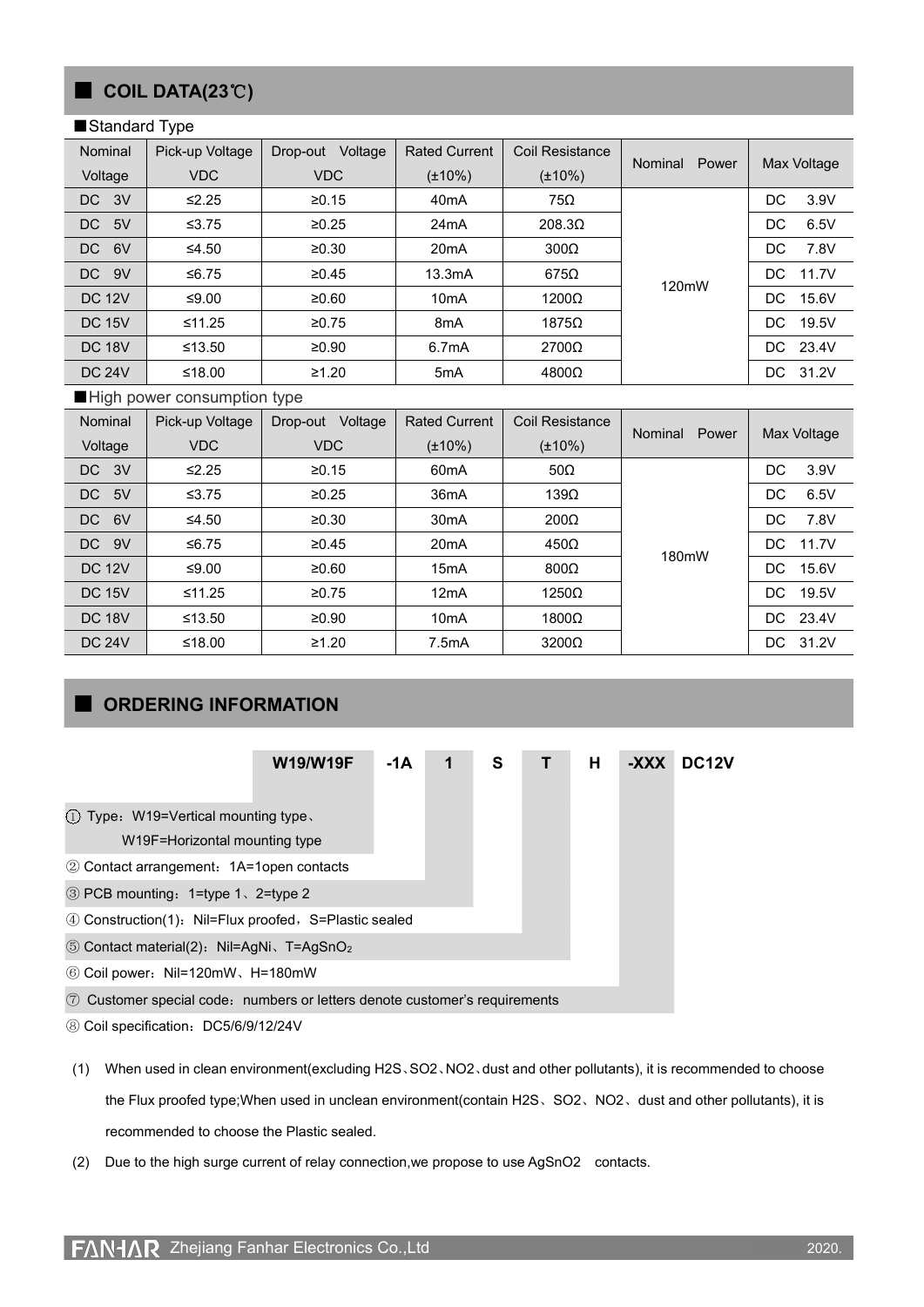## ■ **OUTLINE DIMENSIONS,WIRING DIAGRAM AND PC BOARD LAYOUT(Unit**:**mm)**

Vertical mounting type



10.16

5.08

2.54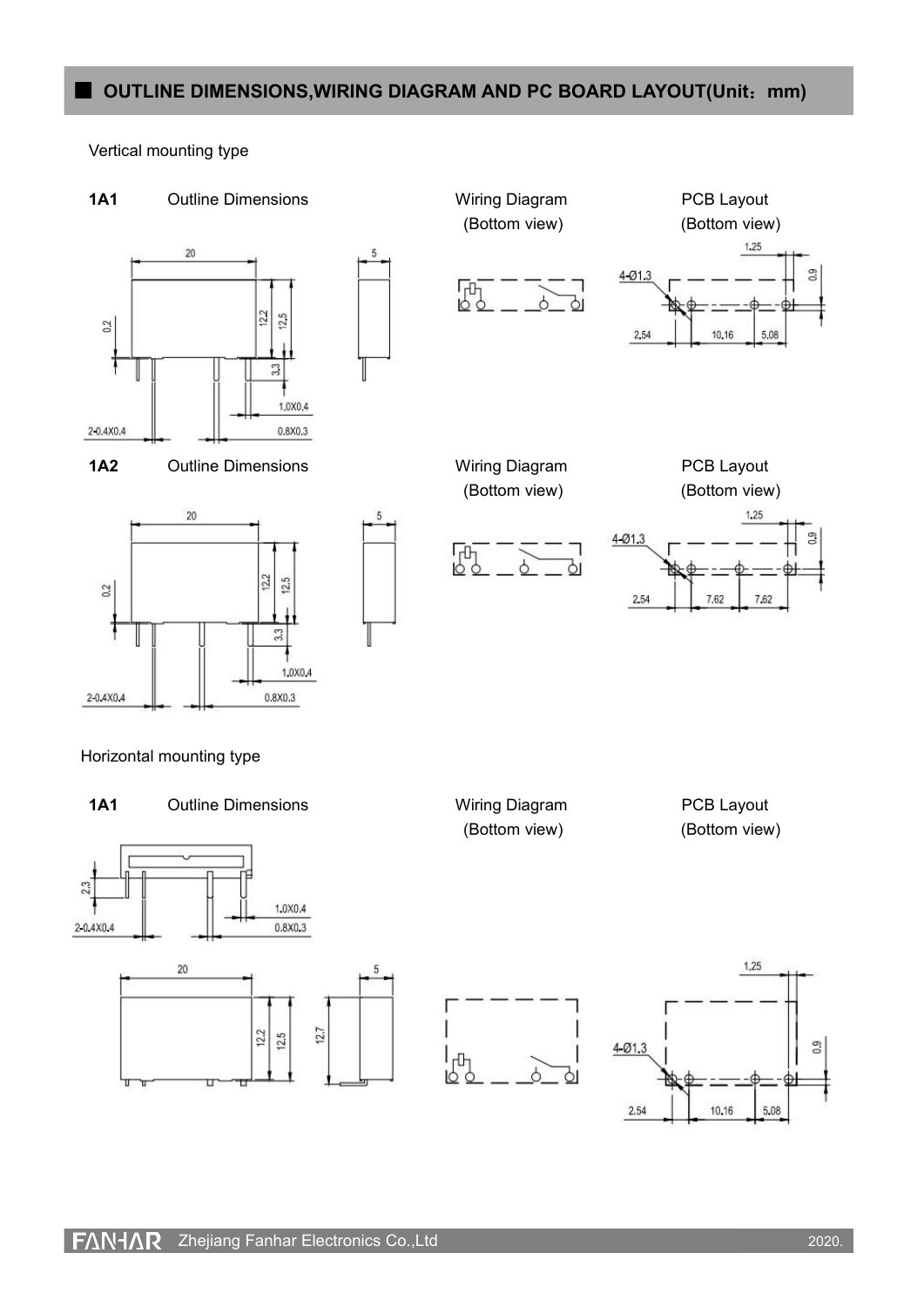## ■ **OUTLINE DIMENSIONS,WIRING DIAGRAM AND PC BOARD LAYOUT(Unit**:**mm)**



Remark:⑴In case of no tolerance shown in outline dimension:outline dimension≤1mm,tolerance should be±0.2mm;outline dimension >1mm and <5mm,tolerance should be ±0.3mm;outline dimension≥5mm,tolerance should be ±0.5mm. ⑵ The tolerance without indicating for PCB layout is always ±0.1mm.

#### ■ **SAFETY APPROVAL RATINGS**

| Approval   | File No.       | Contact<br>arrangement | Contact<br>material                | Approved ratings      |      |  |
|------------|----------------|------------------------|------------------------------------|-----------------------|------|--|
| UL/C-UL    |                |                        |                                    |                       |      |  |
| <b>TUV</b> | R 50346402     | 1A(NO)                 | AgNi $\sqrt{ }$ AgSnO <sub>2</sub> | 5A/3A<br>250VAC/30VDC | 85°C |  |
| CQC        | CQC16002144390 | 1A(NO)                 | AgNi $\sqrt{ }$ AgSnO <sub>2</sub> | 5A/3A<br>250VAC/30VDC | 85°C |  |

### ■ **PERFORMANCE CURVES**



#### MAXIMUM SWITCHING POWER **ENDURANCE CURVE**